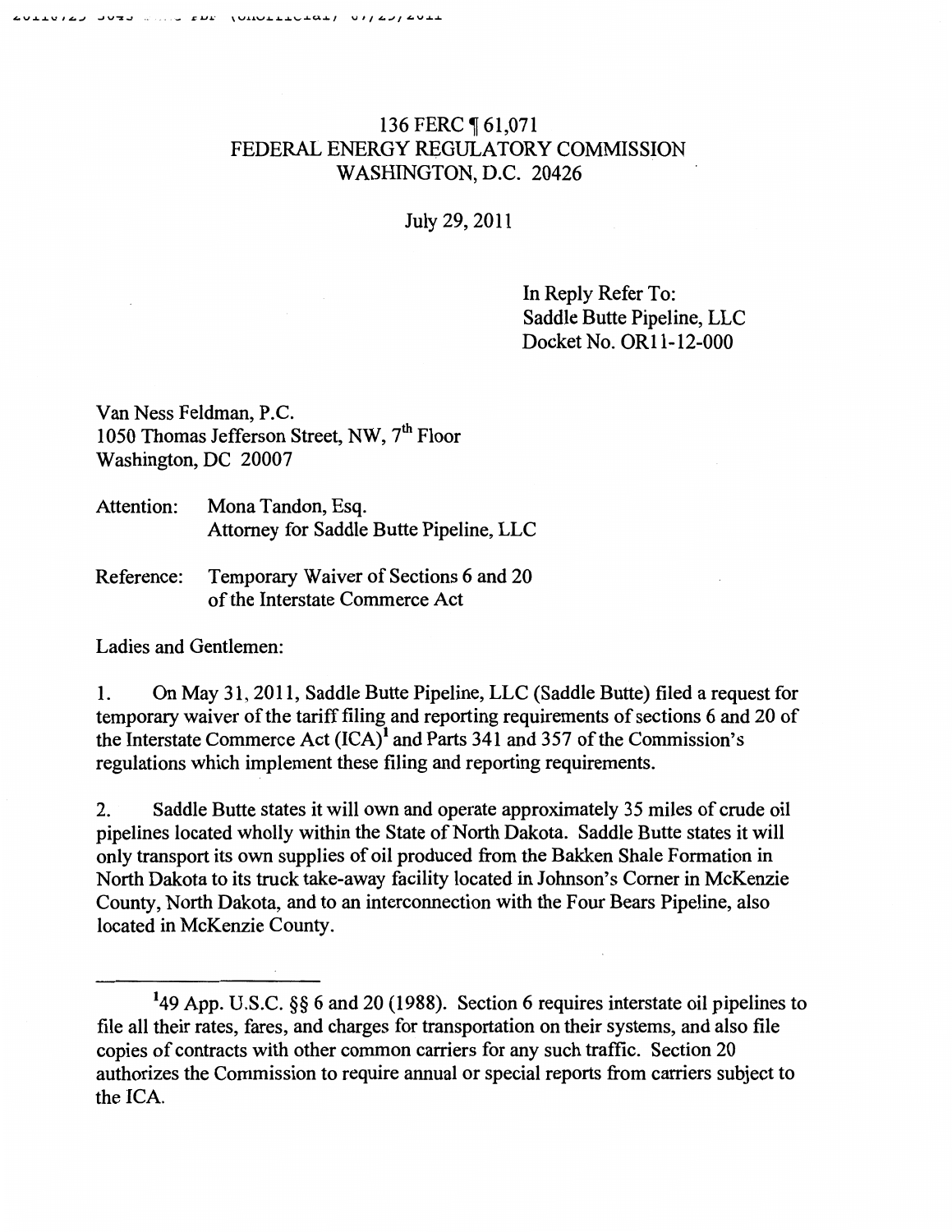Docket No. OR11-12-000 -2-

3. The Commission has previously granted temporary requests for waiver of the filing and reporting requirements of sections 6 and 20 of the  $ICA$ .<sup>2</sup> The Commission granted these waivers based on the fact that: ( 1) the pipelines (or their affiliates) own 100 percent of the throughput on the line; (2) there is no demonstrated third-party interest in gaining access to or shipping on the line; (3) no such interest is likely to materialize; and (4) there is no opposition to granting the waivers. In these cases, the Commission determined there were no active third-party shipper interests to protect under the ICA, and therefore temporary waivers of the sections 6 and 20 filing and reporting requirements were warranted. However, such waivers were subject to revocation should circumstances change, and the pipelines were required to keep their books and records in a manner consistent with the Commission's Uniform System of Accounts.

4. Under the facts presented by Saddle Butte, it will own 100 percent of the throughput on the pipeline, and will not provide transportation services for any third parties. Saddle Butte believes that no such interest is likely to materialize in the future because of a lack of access to the pipeline. Saddle Butte adds that there are no intermediate connections with any other pipelines or truck receiving facilities between the origin of the pipeline and either the truck take-away facility or the interconnection with the Four Bears pipeline. Saddle Butte is not aware of any person who would request an interconnection with the Saddle Butte pipeline. Lastly, there is no opposition from any third party to the waiver request.

5. The Commission concludes that, given the physical characteristics of the facilities and the limited nature of the pipeline operations, Saddle Butte meets the criteria necessary to qualify for a temporary waiver consistent with the Commission's rulings in *Sinclair, Hunt, Ciniza, Enbridge,* and *Jayhawk.* 

6. Accordingly, the Commission grants Saddle Butte a temporary waiver of the filing and reporting requirements of ICA sections 6 and 20 relating to the pipeline operations described above. The Commission also directs Saddle Butte to immediately report to the Commission any change in the circumstances on which these waivers are based. Specifically, Saddle Butte must report any changes including, but not limited to: (1) increased accessibility of other pipelines or refiners to its facilities; (2) changes in the ownership of the facilities; (3) changes in the ownership of the crude oil shipped; and ( 4) shipment tenders or requests for service by any person. In addition, Saddle Butte must maintain all books and records in a manner consistent with the Uniform System of

<sup>2</sup> Sinclair Oil Corp., 4 FERC ¶ 62,026 (1978) (Sinclair); Hunt Refining Co. *and East Mississippi Pipeline Co.,* 70 FERC ~ 61,035 (1995) *(Hunt); Ciniza Pipe Line Inc.,* 73 FERC ~ 61,377 (1995) *(Ciniza); Enbridge Pipelines (NE Texas Liquids) L.P.,*  110 FERC ~ 61,159 (2005) *(Enbridge);* and *Jayhawk Pipeline, L.L.C.,* 128 FERC <sup>~</sup>61,079 (2009) *(Jayhawk).* 

 $\mathbf{h}$ 

 $\sqrt{2}$